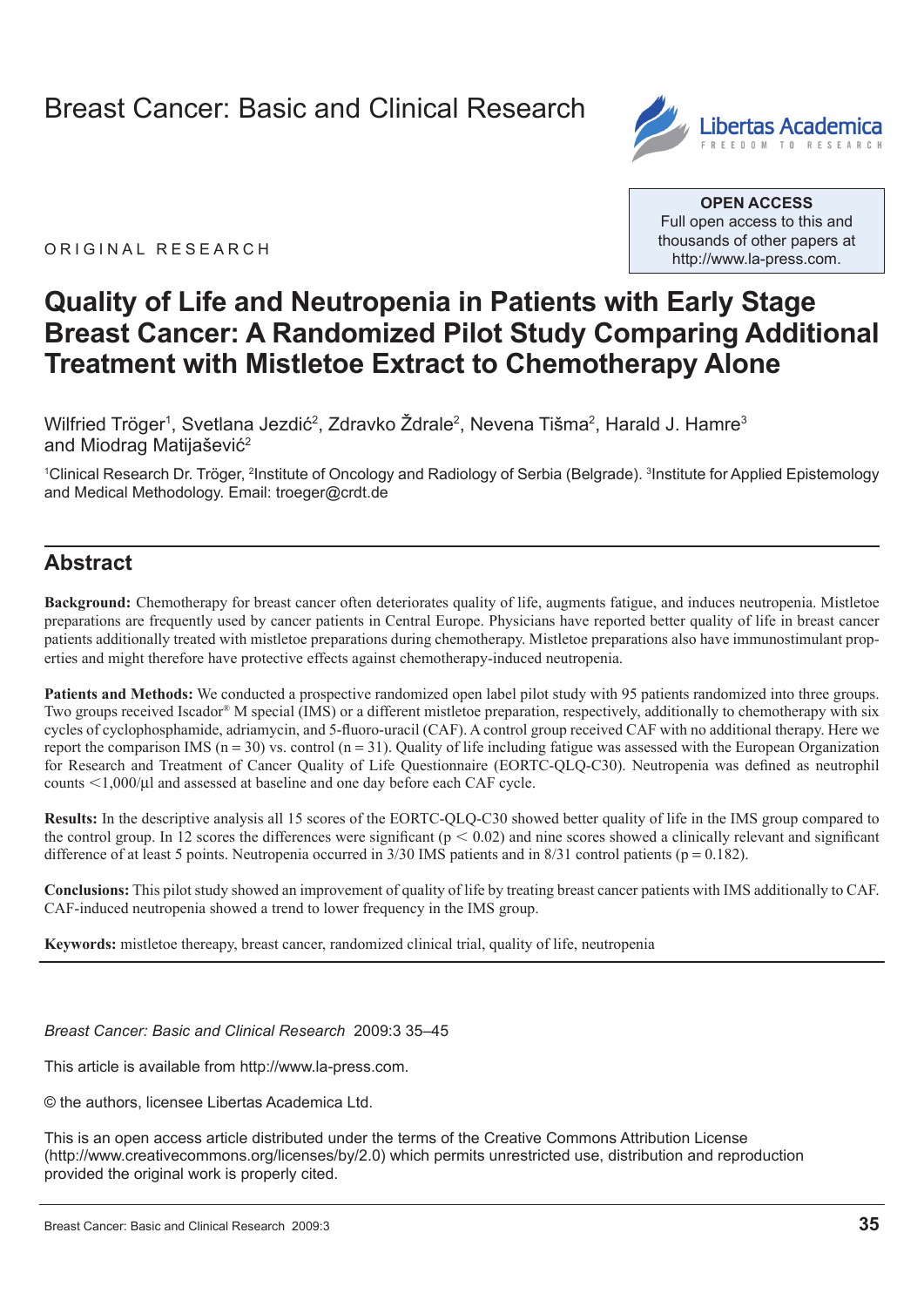# **Introduction Background**

Quality of life is frequently deteriorated during and after chemotherapy for cancer.<sup>1</sup> Besides nausea, emesis and pain, fatigue is a frequent complaint, reported by 70%–100% of the patients.2 Recent research has shown that fatigue lasts for months after the last cycle of chemotherapy.<sup>2</sup> Three types of fatigue are distinguished: general, physical, and mental; the latter being related to reduced activity, depression, anxiety, and mood disorders.3,4 Fatigue, insomnia and daytime sleepiness are augmented during and after chemotherapy with cyclophosphamide and 5-FU combined with methotrexate (CMF) or anthracyclines (CAF).<sup>5</sup> One can conclude that fatigue is one of the major concerns for patients with cancer.<sup>6,7</sup>

# Mistletoe therapy

Physicians have reported better quality of life in breast cancer patients additionally treated with mistletoe preparations during chemotherapy, compared to patients receiving chemotherapy alone. $8-12$  Mistletoe preparations also have immunostimulant and  $DNA-protein$ g properties $13,14$  and might therefore have protective effects against chemotherapy-induced neutropenia.15

In Central Europe, mistletoe preparations are widely used for adjuvant cancer therapy, especially by breast cancer patients. In Germany, 70% of cancer patients use unconventional treatments, and randomized trials of mistletoe preparations are difficult to conduct because of non-compliance and low recruitment rates due to therapy preferences.<sup>16–19</sup> Mistletoe preparations<sup>10,16</sup> as adjunct to CMF<sup>12,16</sup> or other chemotherapies for breast cancer and other types of cancer<sup>10</sup> have been examined in a few clinical studies showing a benefit in EORTC-QLQ-C3016 and other quality of life scores.10,12

This randomised clinical trial assessed mistletoe effects during CAF chemotherapy for breast cancer. The aim was to explore whether the EORTC-QLQ-C30 is a suitable instrument to detect differences between patients with early breast cancer receiving CAF with and without additional mistletoe therapy and whether such study is feasible in Serbia, a country where mistletoe preparations are not available.



# **Methods Objectives**

The objectives of this pilot study were to determine the clinical response (quality of life including fatigue) and neutropenia in breast cancer patients during CAF. Our hypotheses were: Breast cancer patients receiving mistletoe preparations during six cycles of consecutive treatment with CAF will show a better quality of life including fatigue, and less neutropenia compared to patients receiving CAF alone.

## **Design**

We conducted a prospective randomized open label study with equal-size randomization into three groups. All three groups received six cycles of CAF. In addition, one group received Iscador® M special (IMS), another group received a different mistletoe preparation and a control group had no additional therapy. Here we report the comparison IMS vs. control.

# **Participants**

Breast cancer patients in the stages  $T_{1-3}N_{0-2}M_0$  treated at the Institute of Oncology and Radiology, National Cancer Research Centre of Serbia in Belgrade (IORS) and prescribed six consecutive cycles of CAF after surgery were assessed for eligibility.

Additional inclusion criteria were female gender, age  $\geq$ 18 years, Karnofsky-Index  $\geq$ 60, leucocytes  $\geq 3,000/\text{mm}^3$ , thrombocytes  $\geq 100,000/\text{mm}^3$ , serum creatinine  $\leq 2$  mg%, serum glutamic oxaloacetic transaminase (SGOT), and serum glutamic pyruvic transaminase (SGPT)  $\leq 2.5 \times$  the upper institutional limits.

Exclusion criteria were pregnancy or lactation, metastases, planned radiation or hormone therapy during six consecutive cycles of CAF, use of immunostimulant or immunosuppressive agents (e.g. corticosteroids) except for nausea and emesis; current use of other investigational agents, clinically relevant physical or mental illness such as serious infections, hepatic, renal or other organ dysfunction or major depression; alcohol abuse, alcoholism, oral or parenteral drug abuse, and methadone treatment.

## Randomization

The chance to be allocated to any of the three groups (IMS, other mistletoe preparation, control) was 1:1:1.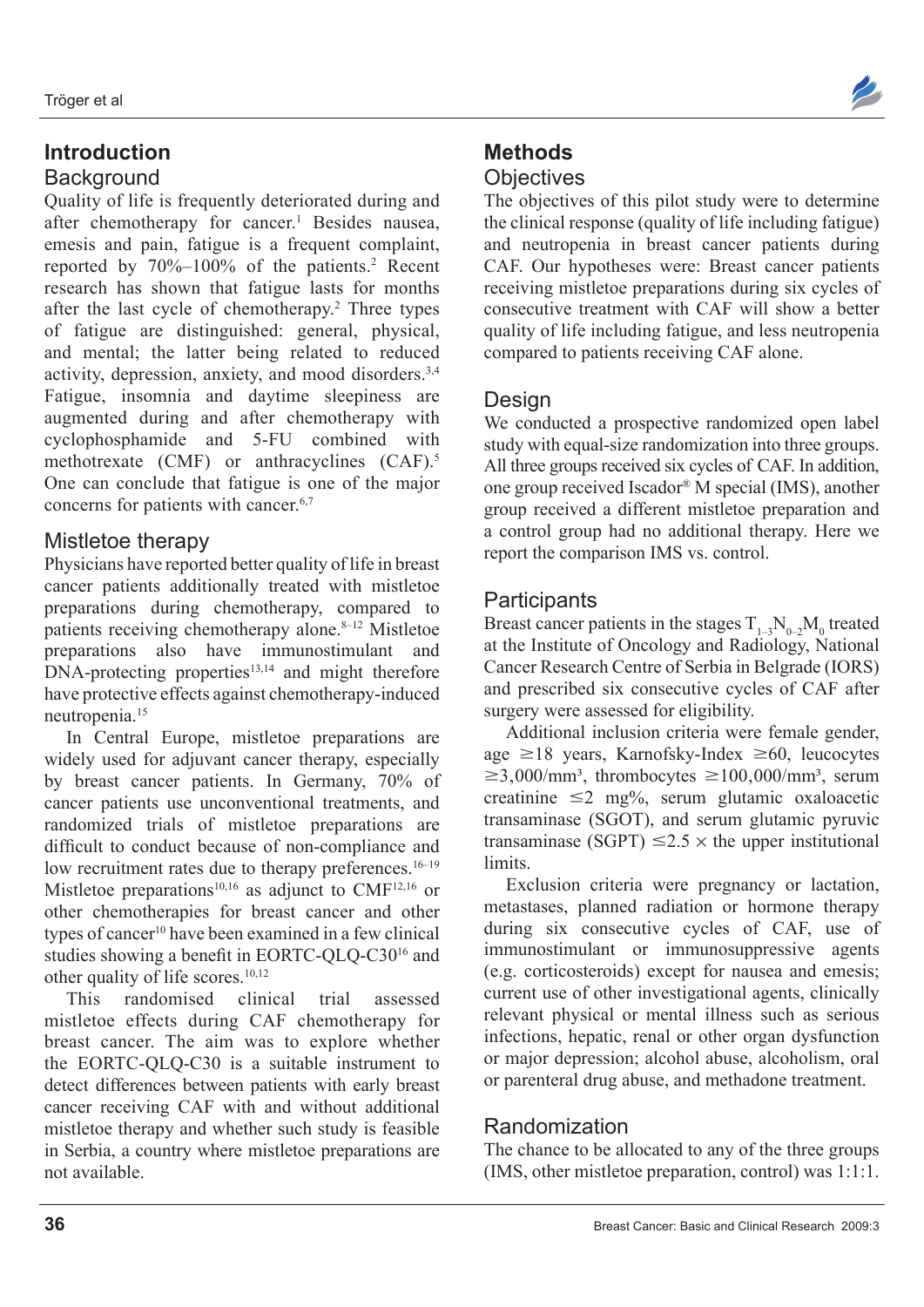

For randomization variable block sizes were used. No stratification took place prior to randomization. The randomization sequence was generated by Clinical Research Dr. Tröger (CRDT), using SPSS®  $(SPSS^{\otimes} 14.0.1, SPSS$  Inc., Chicago, Ill, USA). Allocation concealment was implemented by using sealed envelopes, prepared by CRDT. Patients were enrolled by investigators at the Outpatient Clinic, IORS, while the sealed randomization envelopes were stored in the Department of Study Coordination, IORS and released consecutively for each enrolled patient.

### **Interventions**

CAF was administered in six cycles with a three-week interval between each cycle. The scheduled dosage was 500 mg Cyclophosphamide, 50 mg Adriamycin, and 500 mg 5-FU per 1 m² skin surface applied at one day. All patients received antiemetic therapy with a single dose of Ondansetrone chloride 8 mg, Dexamethasone 8 mg, and Ranitidine 50 mg, respectively, administered prior to each CAF cycle.

One dropout patient in the control group received only three CAF cycles, while all other patients received the six scheduled CAF cycles. The applied dose intensities (DI) of Cyclophosphamide, Adriamycin, and 5-FU (DI in mean mg/m<sup>2</sup> per week;  $\pm$  standard deviation) were  $160.8 \pm 5.5$  mg,  $16.1 \pm 0.5$  mg, and  $160.8 \pm 5.5$  mg, respectively, in the IMS group and  $157.1 \pm 15.6$  mg,  $15.7 \pm 1.6$  mg, and  $157.1 \pm 15.6$  mg, respectively, in the control group. The results correspond to 99% of planned DI in the IMS group and 96% of planned DI in the control group. No other antineoplastic or immunomodulating therapies were applied during the study.

Patients randomly allocated to additional therapy with IMS received Iscador® M special (IMS; fermented aqueous extract of Viscum album from apple tree, fresh plant material, ratio of plant to extract  $= 1:5$ ). IMS was manufactured by Weleda AG, Schwäbisch Gmünd, Germany and prepared in 1 ml ampoules for injection, each ampoule containing the fermented extract of 0.01, 0.1, 1, 2, or 5 mg of fresh mistletoe herb, respectively, in isotonic saline solution. IMS was administered by subcutaneous injections of 1 ml IMS into the upper abdominal region three times per week (i.e. Monday, Wednesday, Friday). The patients were instructed to inject IMS themselves. The dosage of IMS was increased stepwise:  $2 \times 0.01$  mg,

 $2 \times 0.1$  mg,  $11 \times 1$  mg,  $8 \times 2$  mg, remaining doses 5 mg. Dose-dependent inflammatory reactions at the injection site (redness, swelling, sometimes accompanied by itching) were monitored. If such reactions exceeded 5 cm in diameter, the dosage was decreased or the therapy was paused until the reactions had ceased. An average of  $54.1 \pm 2.3$  injections with altogether  $174.80 \pm 26.34$  mg of IMS per patient were administered in the IMS group.

#### **Outcomes**

Outcomes were quality of life and neutropenia. Quality of life was assessed using the European Organization for Research and Treatment of Cancer Quality of Life Questionnaire (EORTC-QLQ-C30) in the official Serbian translation.<sup>20</sup> The EORTC-QLQ-C30 has 30 questions and is analysed in 15 scores: six scores for functioning and nine symptom scores (Table 2). The EORTC-QLQ-C30 was documented by the patients at seven visits: before each CAF cycle and three weeks after the 6th CAF cycle. Neutropenia was defined as neutrophil count  $\leq 1,000/\mu l$  in the peripheral blood and assessed one day before each CAF cycle and three weeks after the 6th CAF cycle.

## Assessment of adverse events (AE)

Adverse events were assessed by interviewing the patients and by analysing the laboratory results at each visit. Local reactions to IMS less than 5 cm in diameter were not considered as adverse events.

#### Sample size

A sample size of 90 patients (30 per group) was considered to be sufficient for this pilot study.

## **Blinding**

The study was not placebo controlled because the typical and time-dependent reactions following s.c. injections of mistletoe extracts (reactions at the injection site, increased body temperature, flu-like symptoms) cannot be imitated by a pseudo-placebo.

#### Statistical methods

Statistical analysis (SPSS® 14.0) was performed on the intention-to-treat-population. An alternative analysis of the per-protocol sample, excluding one dropout patient in the control group, yielded very similar results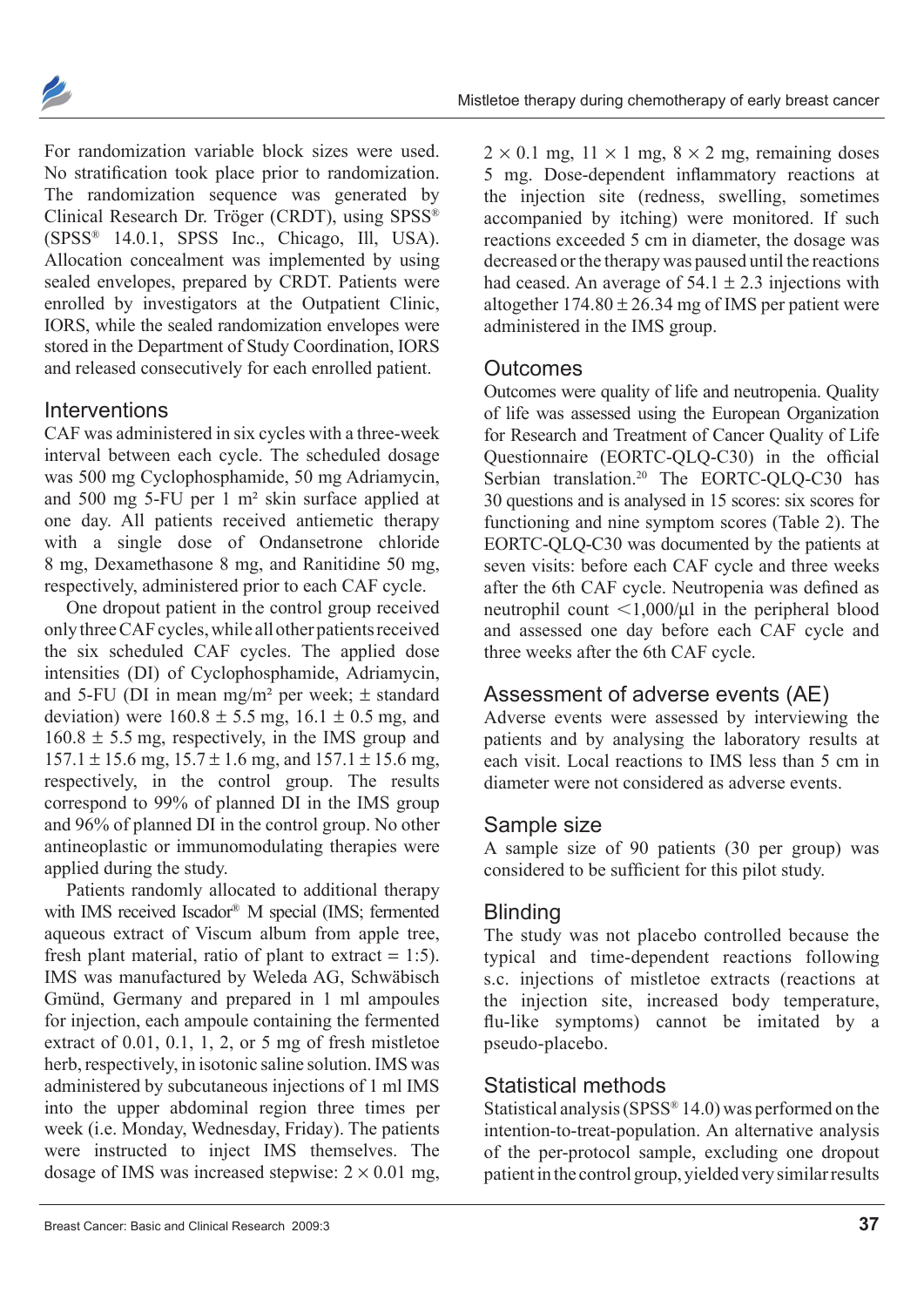(data not shown). All results of the statistical analysis have exclusively hypothesis-generating character.

For each quality of life score (EORTC QLQ-C30), the mean change from baseline during follow-up in each group was compared between the IMS group, the group with the other mistletoe preparation and the control group, using nonparametric marginal models according to Brunner<sup>21</sup> with therapy as whole-plot factor and time as sub-plot factor and a possible interaction between these two factors (results not shown). As a sensitivity assessment, a parametric covariance pattern model was also applied and found to qualitatively concur with the nonparametric results. For a better representability, the estimates of this parametric model will be shown. Post-hoc analyses of differences between the IMS group and control group were performed using the Dunnett T3-Test.

Neutropenia was assessed by measuring the number of patients with neutrophils  $\langle 1,000/\mu \rangle$  during the study. For neutropenia, the group difference between IMS group and control group was analysed by Fisher's exact test according to the sequential rejective Holm procedure.

#### Adherence to regulations

The study was approved by the Ethics Committee of the National Cancer Research Center of Serbia without modifications (date: 3 October 2005) and by the Serbian Drug Agency (date: 01 November 2005). Due to its pilot character, this study was not registered in a public study registry. The study was conducted in compliance with the Declaration of Helsinki, Good Clinical Practice guidelines, and national laws. A patient insurance was provided for all participants. All patients provided signed informed consent prior to inclusion. CRDT was responsible for planning, conduct, monitoring, and analysis of the study. Two audits at CRDT and one at the study site were performed by the two sponsors during the study. No violation of Good Clinical Practice was detected.

# **Results**

# Recruitment, participant flow, assessment, and numbers analysed

From 14 December 2005 to 15 February 2007 a total of 123 breast cancer patients were prescribed CAF and assessed for eligibility at the study centre IORS. 28 patients were not included and 95 patients were

included and randomized into 3 groups: CAF and IMS ( $n = 30$ ), CAF and another mistletoe preparation  $(n = 34)$ , and CAF without additional therapy  $(n = 31)$ . One patient in the control group was withdrawn from further CAF therapy after three cycles of CAF because of heart disease (Fig. 1).

The EORTC-QLQ-C30 was evaluable for 99.5% (209 of 210) of visits in the IMS group, and for 97.2% (211 of 217) of visits in the control group. The neutrophil count was assessed at 99.5% (209 of 210) of visits in the IMS group and 98.2% (213 of 217) of visits in the control group.

# Baseline data of the patient groups

The IMS group and the control group did not differ significantly regarding age, tumour stage, body mass index, physical status, vital signs, previous diseases, EORTC-QLQ-C30 scores (Table 1). No neutropenia was detected at baseline.

# Quality of life during chemotherapy

During chemotherapy with CAF a deterioration of quality of life occurred in all 15 EORTC-QLQ-C30 scores in the control group and in six scores in the IMS group. A clinical relevant deterioration of at least 5 points was found in eight scores of the control group and in two scores in the IMS group (Table 3). The most pronounced deteriorations were observed for nausea/emesis (17.2 score points) and fatigue (8.2) after the 2nd cycle of CAF and insomnia (13.1) and diarrhoea (11.9) after the 3rd cycle.

In the adjusted analyses, mean differences from baseline were compared between the two groups for each EORTC-QLQ-C30 score: All 15 comparisons favoured the IMS group, 12 comparisons showed significant differences with p-values ranging from  $0.017$  to  $0.001$ . Clinically relevant differences of at least 5 points favouring the IMS group were observed for nine EORTC-QLQ-C30 scores (Table 2).

In descriptive analyses, the differences from baseline for each score at each of the six follow-up assessments were compared between the two groups: 86 out of 90 differences favoured the IMS group, while four differences favoured the control group (Fig. 2). Furthermore, the maximum between-group difference for each EORTC-QLQ-C30 score during follow-up was analysed: All 15 differences favoured the IMS group: maximum differences of at least 15 points

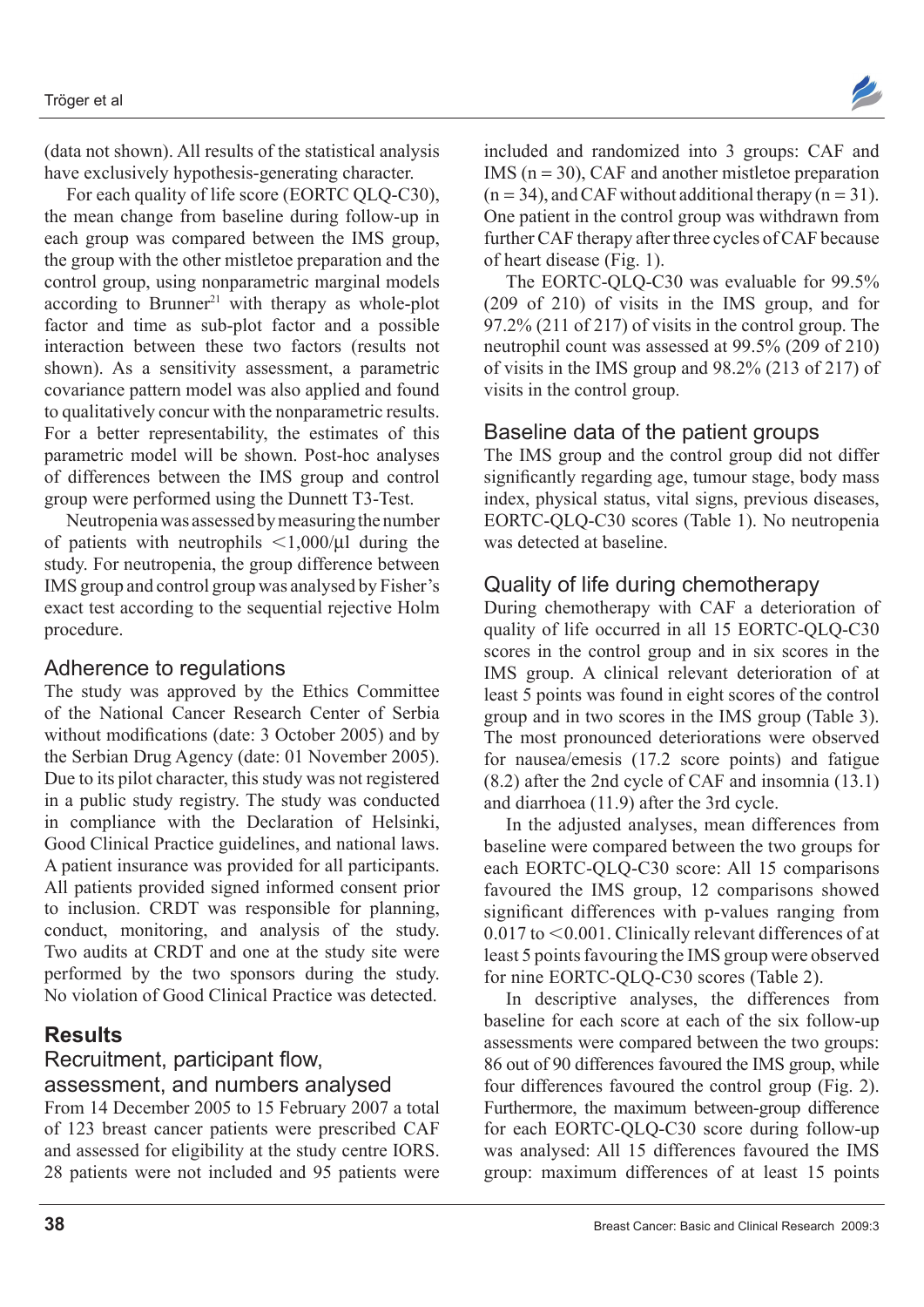



**Figure 1.** Detailed flow chart of the patient disposition.

were found in four scores (Role Function, Social Function, Pain, and Insomnia), 10–15 point differences were found in five scores (Global Health, Emotional function, Constipation, Diarrhoea, Appetite loss), and differences  $\leq 10$  points were found in the remaining six scores.

#### Neutropenia during chemotherapy

Neutropenia  $\left($  < 1,000/ $\mu$ l) was detected three times in three different patients of the IMS group and nine times in eight different patients of the control group. The patients with neutropenia are comparable across the groups (Table 3). Odds ratio for the proportion of patients with neutropenia in IMS group vs. control group was 0.32 (95% confidence interval 0.08–1.35). Using Fisher's exact test according to the sequential rejective Holm procedure, a trend  $(p = 0.182)$  towards less neutropenia in the IMS group was found.

Adverse events related to IMS injections Localized skin reactions to IMS exceeding 5 cm diameter occurred in six patients. The frequency of these reactions was 0.49% (eight reactions in 1,618 injections). No other adverse events related to IMS occurred.

#### **Discussion**

This randomized pilot study assessed quality of life (EORTC-QLQ-C30) and neutropenia in early breast cancer patients undergoing CAF chemotherapy.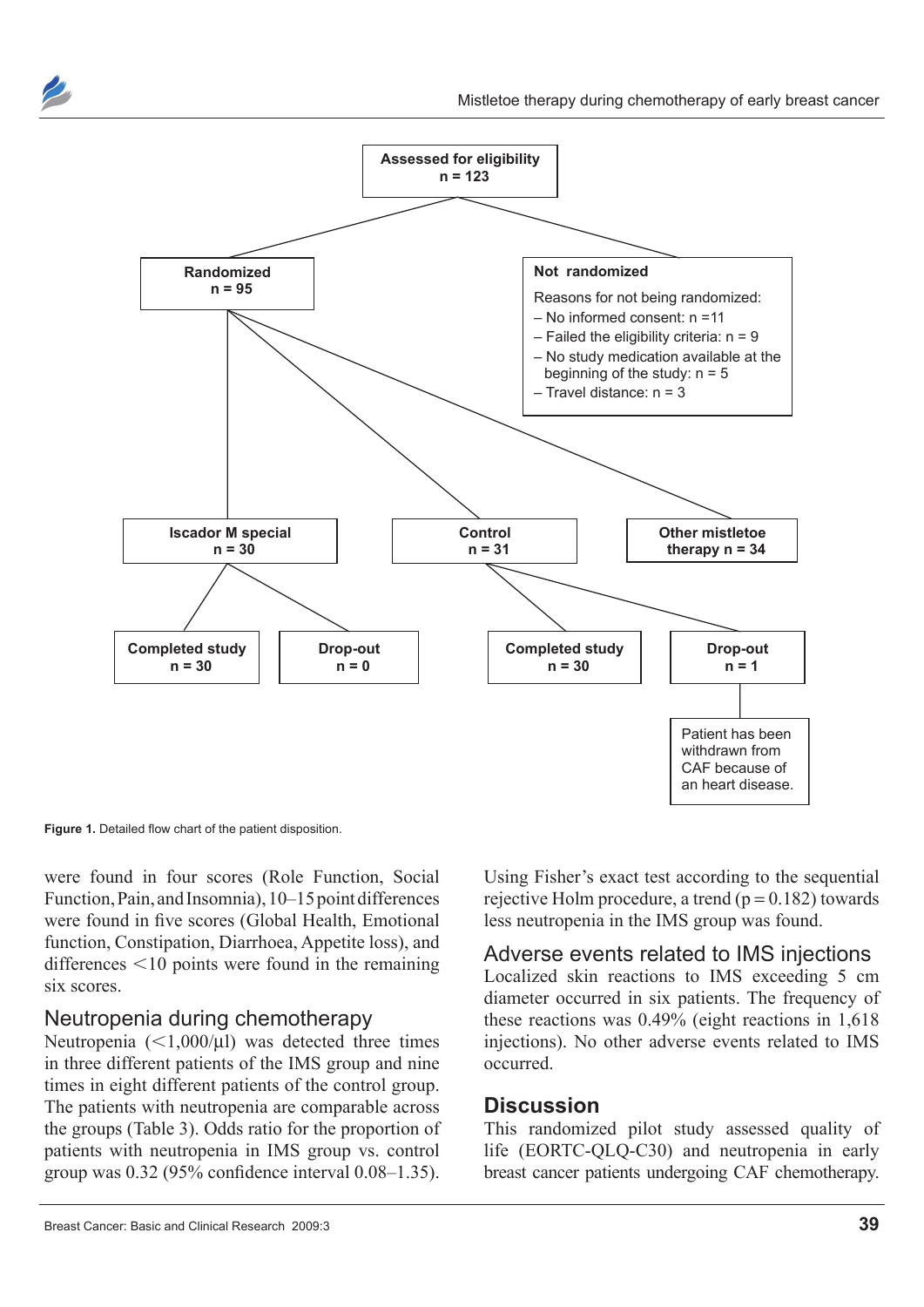| Tröger et al |  |
|--------------|--|
|--------------|--|



#### **Table 1.** Baseline status.

|                                               | Group            |                      |          |  |  |
|-----------------------------------------------|------------------|----------------------|----------|--|--|
|                                               | IMS $(n = 30)$   | Control ( $n = 31$ ) | p values |  |  |
| Age in years (mean, ±SD; t-test)              | $48.4 \pm 7.5$   | $50.8 \pm 8.0$       | 0.228    |  |  |
| Tumour status (n; Chi square test)            |                  |                      |          |  |  |
| Tumour classification                         |                  |                      | 0.879    |  |  |
| T1                                            | 7                | 9                    |          |  |  |
| T <sub>2</sub>                                | 21               | 19                   |          |  |  |
| T <sub>3</sub>                                | 1                | $\overline{2}$       |          |  |  |
| Tx                                            | 1                | 1                    |          |  |  |
| Pos. lymph nodes                              |                  |                      | 0.343    |  |  |
| N <sub>0</sub>                                | 10               | 16                   |          |  |  |
| N <sub>1</sub>                                | 19               | 14                   |          |  |  |
| N <sub>2</sub>                                | 1                | 1                    |          |  |  |
| Tumour grade                                  |                  |                      | 0.963    |  |  |
| G <sub>1</sub>                                | 1                | 1                    |          |  |  |
| G <sub>2</sub>                                | 24               | 24                   |          |  |  |
| G <sub>3</sub>                                | 5                | 6                    |          |  |  |
| Menopause status (n; Kruskal-Wallis test)     |                  |                      | 0.349    |  |  |
| Premenopausal                                 | 17               | 13                   |          |  |  |
| Perimenopausal                                | $\overline{2}$   | $\mathbf{1}$         |          |  |  |
| Postmenopausal                                | 11               | 17                   |          |  |  |
| Receptor status estrogen                      |                  |                      | 0.714    |  |  |
| $\qquad \qquad +$                             | 20               | 17                   |          |  |  |
|                                               | 8                | 12                   |          |  |  |
| Unknown                                       | $\overline{2}$   | $\overline{2}$       |          |  |  |
| Receptor status progesteron                   |                  |                      | 1.000    |  |  |
| $^+$                                          | 18               | 19                   |          |  |  |
|                                               | 10               | 10                   |          |  |  |
| Unknown                                       | $\overline{2}$   | $\overline{2}$       |          |  |  |
| Body Mass Index (mean, ±SD; t-test)           | $27.0 \pm 6.3$   | $25.6 \pm 4.7$       | 0.709    |  |  |
| Karnofsky-Index (mean, ±SD)                   | $100 \pm 0.0$    | $100 \pm 0.0$        |          |  |  |
| Abnormal findings on physical examination (n) | 0                | 0                    |          |  |  |
| Vital signs (mean, ±SD; t-test)               |                  |                      |          |  |  |
| Blood pressure systolic mm(Hg)                | $130.0 \pm 20.0$ | $132.2 \pm 19.0$     | 0.661    |  |  |
| Blood pressure diastolic mm(Hg)               | $81.7 \pm 12.5$  | $83.6 \pm 13.6$      | 0.568    |  |  |
| Pulse (/m)                                    | $82.3 \pm 13.4$  | $77.1 \pm 10.1$      | 0.094    |  |  |
| Temperature (°C)                              | $36.5 \pm 0.1$   | $36.6 \pm 0.1$       | 0.268    |  |  |
| Previous diseases (n)                         | 0                | 0                    |          |  |  |
| Primary endpoints                             |                  |                      |          |  |  |
| Neutropenia (n)                               | 0                | 0                    |          |  |  |
|                                               |                  |                      |          |  |  |

(*Continued*)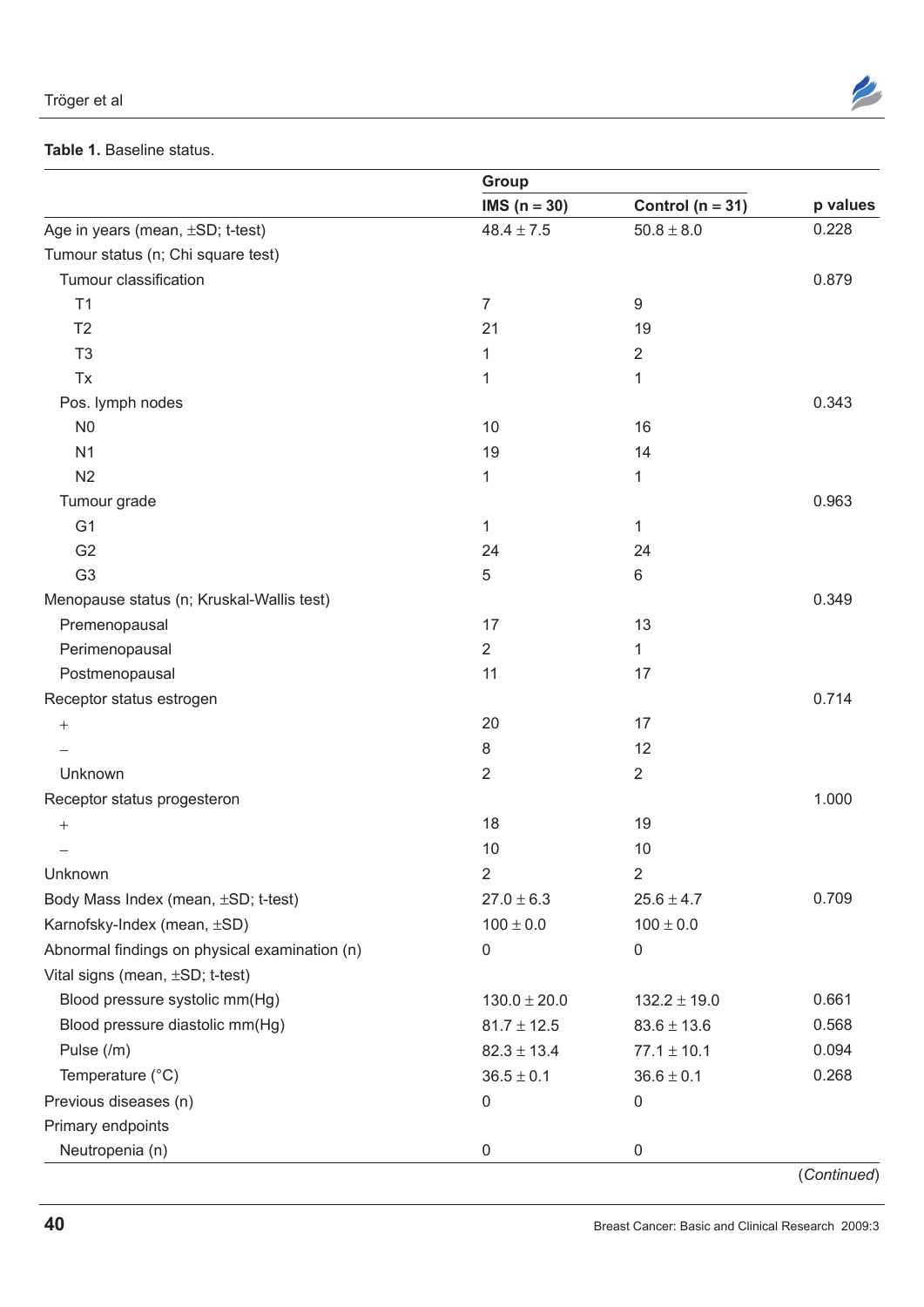

#### **Table 1.** (*Continued*)

|                                                | Group           |                    |          |
|------------------------------------------------|-----------------|--------------------|----------|
|                                                | $IMS (n = 30)$  | Control $(n = 31)$ | p values |
| EORTC-QLQ-C30 (mean, ±SD; Mann-Whitney U-test) |                 |                    |          |
| Global health status                           | $67.8 \pm 20.4$ | $68.5 \pm 18.3$    | 0.868    |
| Physical functioning                           | $86.0 \pm 14.2$ | $86.0 \pm 12.4$    | 0.852    |
| Role functioning                               | $65.5 \pm 20.9$ | $73.0 \pm 16.9$    | 0.143    |
| <b>Emotional functioning</b>                   | $75.8 \pm 20.1$ | 74.1 $\pm$ 18.1    | 0.623    |
| Cognitive functioning                          | $85.0 \pm 20.7$ | $79.3 \pm 23.4$    | 0.267    |
| Social functioning                             | $76.7 \pm 19.4$ | $80.5 \pm 18.9$    | 0.424    |
| Fatigue                                        | $22.6 \pm 17.2$ | $25.7 \pm 19.5$    | 0.593    |
| Nausea and vomiting                            | $3.4 \pm 9.3$   | $2.9 \pm 7.8$      | 0.959    |
| Pain                                           | $21.7 + 21.5$   | $16.1 \pm 20.6$    | 0.210    |
| Dyspnoea                                       | $4.6 \pm 14.7$  | $3.4 \pm 10.3$     | 0.965    |
| Insomnia                                       | $16.8 \pm 21.1$ | $23.0 \pm 31.0$    | 0.557    |
| Appetite loss                                  | $12.6 \pm 22.6$ | $10.3 \pm 20.1$    | 0.625    |
| Constipation                                   | $7.8 \pm 14.3$  | $6.9 \pm 13.7$     | 0.808    |
| Diarrhoea                                      | $2.2 \pm 8.5$   | $2.3 \pm 8.6$      | 0.972    |
| <b>Financial difficulties</b>                  | $23.3 \pm 23.4$ | $20.7 \pm 30.1$    | 0.358    |

Patients receiving IMS in addition to CAF had significantly better quality of life and showed a trend towards less neutropenia, compared to patients receiving CAF alone. IMS therapy was well tolerated.

Strengths of this study include a high recruitment rate, detailed assessments of therapy implementation, high therapy compliance, and very low dropout rates. Since 83% of eligible patients were included and randomized, the results of this study would seem to be generalizable to breast cancer patients  $(T_{1-3}N_{0-2}M_0)$  receiving CAF without any other concomitant therapies.

Due to the open-label design, the study cannot distinguish between direct drug effects on quality of life and possible indirect effects from therapy expectations, therapy administration etc. in the IMS group. This is a general limitation to all mistletoe studies: mistletoe injections frequently cause local reactions at the injection site, elevated body temperature and flu-like symptoms. These symptoms cease within hours or days after exposure and may recur on repeated injections. Therefore, patients and physicians can easily guess if mistletoe extracts are administered. This was confirmed in a double-blind study, where all patients in the mistletoe group as well as their physicians were unblinded.<sup>16</sup> A pseudoplacebo causing the same combination of time-limited symptoms—without specific effects on quality of life—has not yet been constructed.

Generally, medication trials are blinded to separate pharmacological effects from placebo effects. However, the lack of blinding may not necessarily have had relevant effects on the results of this study: An updated Cochrane review of randomised trials comparing placebo to no treatment found no significant placebo effects on eight out of ten evaluable indications, small effects on self-reported pain and moderate effects on phobia. Even these effects might have been confounded by biases.<sup>22-24</sup>

This study was designed as a pilot study, and the limited sample size of 30 patients per group does not allow for hypothesis confirmation. Nevertheless significant differences in 12 of 15 EORTC-QLQ-C30 scores favouring the IMS group were found. Nine of these scores showed a clinically relevant difference of at least 5 points. The latter scores include pain, nausea, emesis and insomnia, which are highly relevant symptoms in patients during chemotherapy with CAF.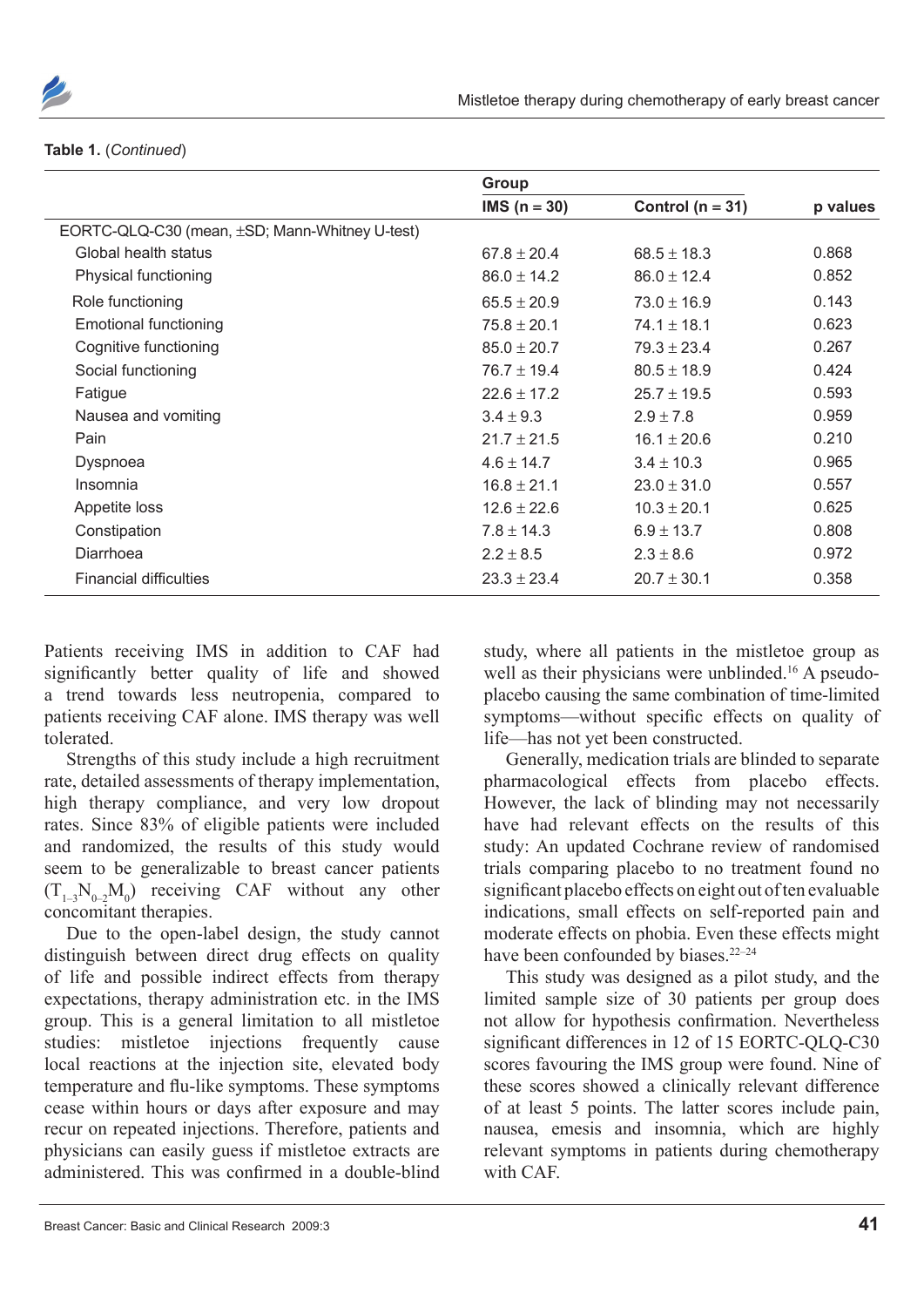

**Table 2.** EORTC QLQ-C30 scores: mean change from baseline.

Difference of the mean of all six follow-up assessments from the baseline: better quality of life is indicated by higher values in the first six scores and by lower scores in the following nine symptom scores.

Diarrhoea 0.16 6.27 -6.11 -9.47 to -2.75 0.001\* Financial difficulties 2.10 11.04  $-8.94$   $-14.21$  to  $-3.67$   $< 0.001$ \*

\*Significant difference in the post hoc Dunnett test.

#### **Table 3.** List of patients experiencing a neutropenia during CAF.

| Group      | ID | Visit no. | Date (Visit) | Age | <b>Stage</b>   | т              | N            | M            | G              | Leucocytes/nl | Neutrophils/nl |
|------------|----|-----------|--------------|-----|----------------|----------------|--------------|--------------|----------------|---------------|----------------|
| <b>IMS</b> | 37 | 7         | 20/10/2006   | 60  | $\overline{2}$ | $\overline{2}$ | 1            | $\pmb{0}$    | 2              | 2.9           | 0.9            |
|            | 44 | 7         | 03/11/2006   | 44  | $\overline{2}$ | 3              | 1            | 0            | $\overline{2}$ | 1.8           | 0.4            |
|            | 60 | 2         | 18/09/2006   | 51  | 2              | 1              | 0            | 0            | 2              | 6.7           | 0.6            |
|            |    |           |              |     |                |                |              |              |                |               |                |
| Control    | 13 | 3         | 26/04/2006   | 32  | $\overline{2}$ | $\overline{2}$ | 1            | $\mathbf 0$  | 2              | 2.8           | 0.9            |
|            | 33 | 5         | 29/08/2006   | 60  | $\overline{2}$ | $\overline{2}$ | 0            | 0            | 2              | 2.4           | 0.9            |
|            | 51 | 7         | 08/12/2006   | 66  | $\overline{2}$ | $\overline{2}$ | $\mathbf{1}$ | $\mathbf 0$  | $\overline{2}$ | 1.3           | 0.3            |
|            | 56 | 7         | 21/12/2006   | 53  | $\overline{2}$ | 2              | 1            | 0            | 2              | 3.5           | 0.9            |
|            | 62 | 7         | 31/01/2007   | 62  | $\overline{2}$ | 1              | 1            | $\mathbf 0$  | 2              | 2.5           | 0.8            |
|            | 66 | 7         | 23/01/2007   | 44  | 1              | 1              | $\mathbf{0}$ | $\mathbf{0}$ | 2              | 2.4           | 0.8            |
|            | 87 | 6         | 26/03/2007   | 45  | $\overline{2}$ | $\overline{2}$ | 1            | $\mathbf 0$  | $\overline{2}$ | 3.3           | 0.3            |
|            | 90 | 6         | 29/03/2007   | 52  | $\overline{2}$ | 1              | $\mathbf 0$  | $\mathbf 0$  | 3              | 2.6           | 0.8            |
|            | 90 | 7         | 19/04/2007   | 52  | $\overline{2}$ | 1              | $\mathbf 0$  | $\mathbf 0$  | 3              | 2.7           | 0.9            |

Three patients of the IMS group and eight patients of the control group. Experienced a neutropenia ( $p = 0.182$ ; 2-sided Fishers exact test).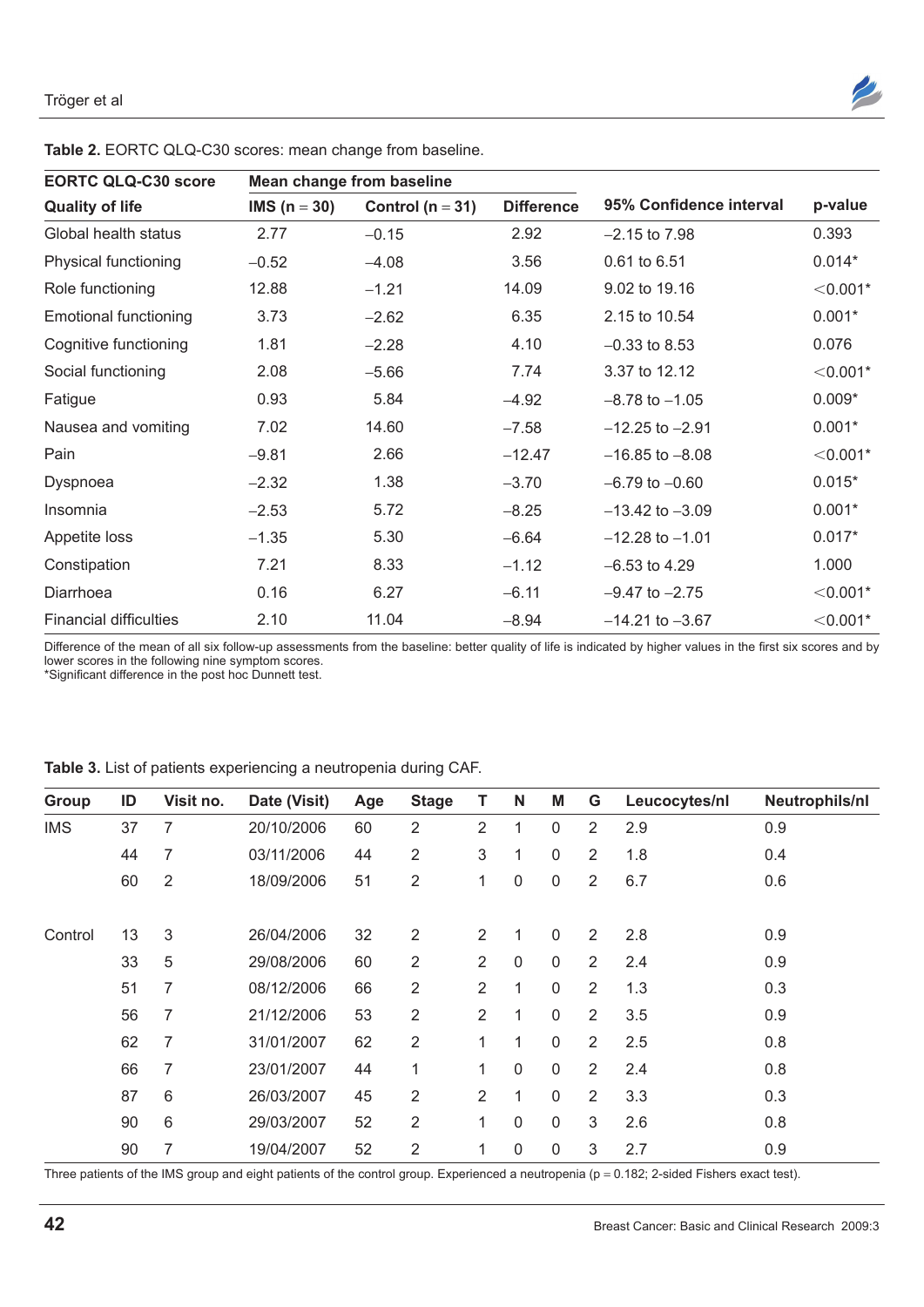



**Figure 2.** Graphs of the 15 scores of the EORTC-QLQ-C30. The filled markers ♦ represent the IMS group whereas the empty squares  $□$  represent the control group. The mean difference from baseline of the EORTC score (mean; ± SD) is displayed for each visit. In the 6 function scores a higher qualtiy of life is represented by higher values. In the 9 symptom scores a higher quality of life is represented by lower values.

An important problem which may occur during chemotherapy with CAF is neutropenia. Neutropenia is the limiting factor for a continuing chemotherapy and may be harmful to the patients. This study is the first randomized trial providing data on the incidence of CAF-induced neutropenia during additive therapy with IMS. A trend towards less neutropenia in the IMS group was found. This should be further investigated in confirmatory studies with adequate sample size. It is recommended to include measurements of neutrophils on day 7, 9 and day 11 after chemotherapy in order to assess the nadir of the neutropenia during CAF therapy.

Future studies of mistletoe effects on quality of life in cancer patients undergoing chemotherapy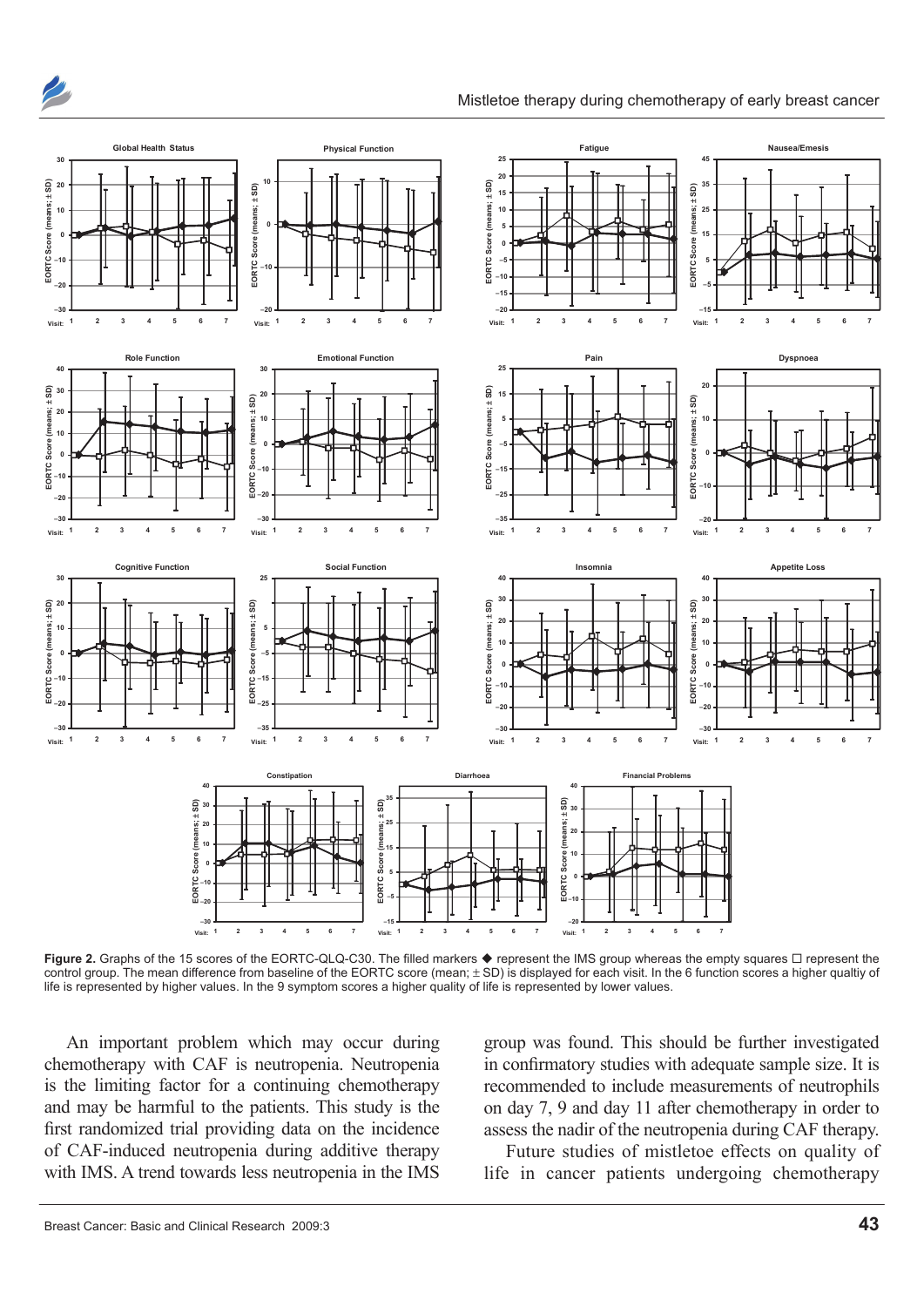should also include specific instruments to assess cancer-related fatigue and pain. In our study the effects of IMS on quality of life increased over time with the largest effects observed at the last follow-up visit. A longer follow-up period of 6–12 months might show additional long term benefits of IMS therapy.

# **Conclusions**

In this randomized pilot study, additional treatment with mistletoe therapy (Iscador® M special) improved quality of life and showed a trend towards reduction of neutropenia in patients with early breast cancer receiving CAF chemotherapy. These promising results should be confirmed in a larger study.

# **Abbreviations**

CAF, cyclophosphamide; adriamycin, and 5-fluorouracil; CRDT, Clinical Research Dr. Tröger; DI, dose intensity; EORTC-QLQ-C30, European Organization for Research and Treatment of Cancer Quality of Life Questionnaire; IMS, Iscador® M special; IORS, Institute of Oncology and Radiology; National Cancer Research Centre of Serbia in Belgrade.

# **Competing Interests**

The part of the study that is reported here was financially supported by the Society for Cancer Research, Arlesheim, Switzerland. The sponsor had no influence on study design, planning, conduct or analysis. The authors declare that they have no conflict of interest.

# **Authors' Contributions**

MM was the responsible principal investigator. SJ and ZZ were investigators. NT carried out the blood analysis. HJH was medical advisor and contributed to manuscript revision. WT was principal author of the paper, wrote the study protocol, coordinated the study, had full access to all data, and is guarantor. All authors read and approved the final manuscript.

## **Acknowledgements**

The authors would like to thank Petra Siemers, Anja Glockmann, and Claudia Bihl for monitoring and data management, Biostatistik Fischer for statistical analyses, and Dušanka Jelecanin for the coordination of the patients on site. Special thanks go to the study



## **References**

- 1. Ganz PA, Kwan L, Stanton AL, et al. Quality of life at the end of primary treatment of breast cancer: first results from the moving beyond cancer randomized trial. *J Natl Cancer Inst*. 2004 March 3;96(5):376–87.
- 2. de Jong N, Candel MJ, Schouten HC, Abu-Saad HH, Courtens AM. Prevalence and course of fatigue in breast cancer patients receiving adjuvant chemotherapy. *Ann Oncol*. 2004 June;15(6):896–905.
- 3. de Jong N, Candel MJ, Schouten HC, Abu-Saad HH, Courtens AM. Course of mental fatigue and motivation in breast cancer patients receiving adjuvant chemotherapy. *Ann Oncol*. 2005 March;16(3):372–82.
- 4. Goldstein D, Bennett B, Friedlander M, Davenport T, Hickie I, Lloyd A. Fatigue states after cancer treatment occur both in association with, and independent of, mood disorder: a longitudinal study. *BMC Cancer*. 2006 October 9;6:240.
- 5. Kuo HH, Chiu MJ, Liao WC, Hwang SL. Quality of sleep and related factors during chemotherapy in patients with stage I/II breast cancer. *J Formos Med Assoc.* 2006 January;105(1):64–9.
- 6. Butt Z, Rosenbloom SK, Abernethy AP, et al. Fatigue is the most important symptom for advanced cancer patients who have had chemotherapy. *J Natl Compr Canc Netw.* 2008 May;6(5):448–55.
- 7. Mock V, Atkinson A, Barsevick A, et al. NCCN Practice Guidelines for Cancer-Related Fatigue. *Oncology (Williston Park).* 2000 November; 14(11A):151–61.
- 8. Heiny BM. Additive Therapie mit standardisiertem Mistelextrakt reduziert die Leukopenie und verbessert die Lebensqualität von Patientinnen mit fortgeschrittenem Mammakarzinom unter palliativer Chemotherapie (VEC-Schema). *Krebsmedizin.* 1991;12(Sonderdruck):1–14.
- 9. Heusser P, Braun SB, Ziegler R, et al. Palliative in-patient cancer treatment in an anthroposophic hospital: I. Treatment patterns and compliance with anthroposophic medicine. *Forsch Komplementarmed.* 2006 April; 13(2):94–100.
- 10. Piao BK, Wang YX, Xie GR, et al. Impact of complementary mistletoe extract treatment on quality of life in breast, ovarian and non-small cell lung cancer patients. A prospective randomized controlled clinical trial. *Anticancer Res.* 2004 January;24(1):303–9.
- 11. Semiglasov VF, Stepula VV, Dudov A, Lehmacher W, Mengs U. The standardised mistletoe extract PS76A2 improves QoL in patients with breast cancer receiving adjuvant CMF chemotherapy: a randomised, placebocontrolled, double-blind, multicentre clinical trial. *Anticancer Res.* 2004 March;24(2C):1293–302.
- 12. Semiglazov VF, Stepula VV, Dudov A, Schnitker J, Mengs U. Quality of life is improved in breast cancer patients by Standardised Mistletoe Extract PS76A2 during chemotherapy and follow-up: a randomised, placebo-controlled, double-blind, multicentre clinical trial. *Anticancer Res.* 2006 March;26(2B):1519–29.
- 13. Büssing A, Schietzel M, Regnery A, Schweizer K. The dual role of Viscum album L. effects: cytostatic and DNA stabilizing properties. *Eur J Allerg Clin Immun*. 1995;26:9.
- 14. Büssing A, Regnery A, Schweizer K. Effects of Viscum album L. on cyclophosphamide-treated peripheral blood mononuclear cells in vitro: sister chromatid exchanges and activation/proliferation marker expression. *Cancer Lett.* 1995 August 1;94(2):199–205.
- 15. Büssing A, Jurin M, Zarkovic N, Azhari T, Schweizer K. DNA-stabilisierende Wirkungen von Viscum album L.—Sind Mistelextrakte als Adjuvans während der konventionellen Chemotherapie indiziert? *Forsch Komplementärmed Klass Naturheilkd.* 1996;3:244–8.
- 16. Auerbach L, Dostal V, Václavik-Fleck I, et al. Signifikant höherer Anteil aktivierter NK-Zellen durch additive Misteltherapie bei chemotherapierten Mamma-CA-Patientinnen in einer prospektiven randomisierten doppelblinden Studie. In: Scheer R, Bauer R, Becker H, Fintelmann V, Kemper FH, Schilcher H, editors. *Fortschritte in der Misteltherapie. Aktueller Stand der Forschung und klinischen Anwendung.* Essen: KCV Verlag; 2005. p. 543–54.